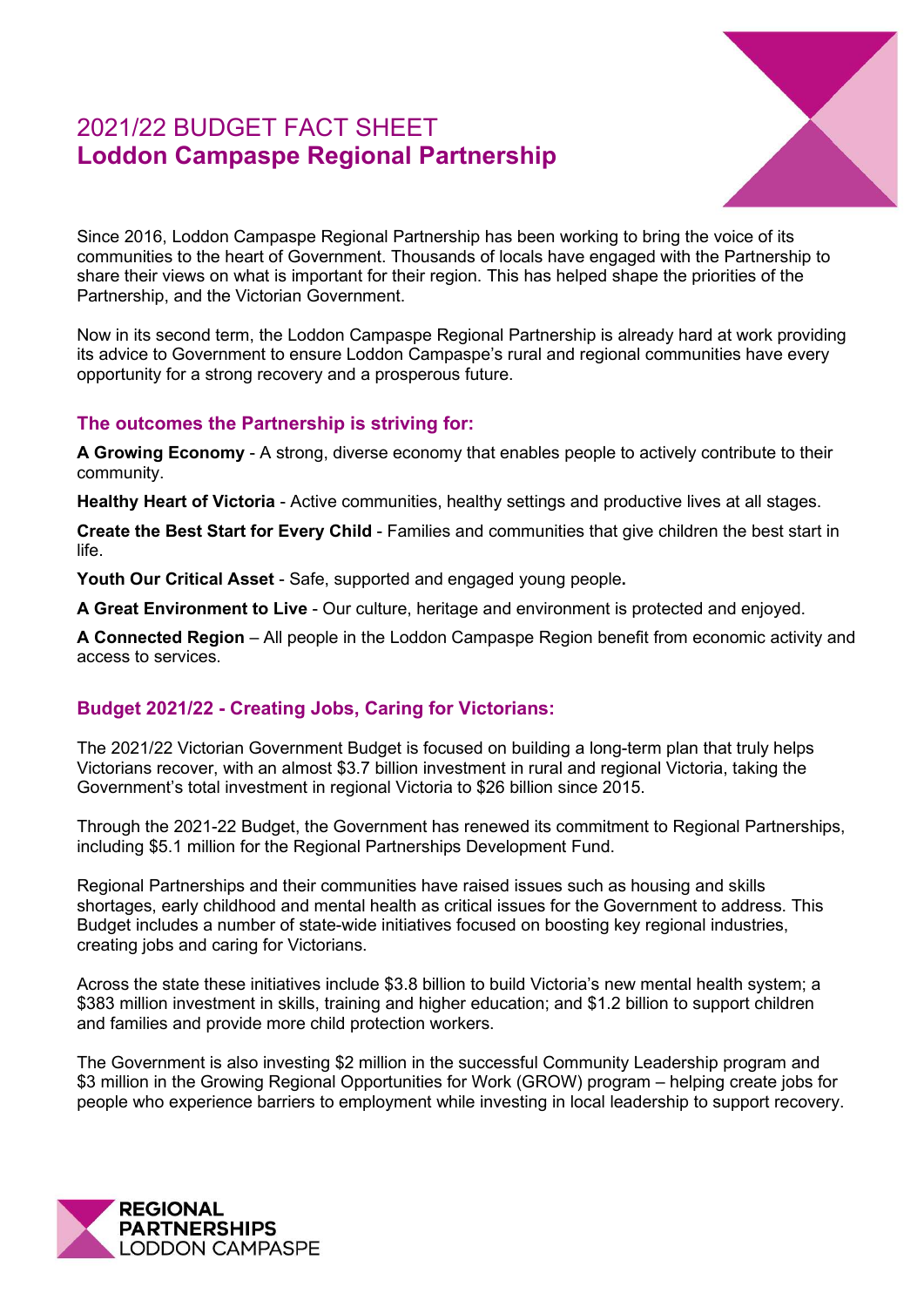## **Victorian Budget initiatives that support Loddon Campaspe:**

- Funding for the continuation of the **Healthy Heart of Victoria** initiative.
- **\$1 million** for the **Go Goldfields' Every Child, Every Chance program** to enable targeted initiatives and support for pregnant mothers, parents of young children and early years educators in the Central Goldfields Shire.
- **\$20 million** to **support the work of our Tech Schools**, including in Bendigo.
- **\$148 million** to **establish the new Victorian Academy of Teaching and Leadership**, including seven regional learning centres, with one located in Bendigo – ensuring rural and regional teachers are able to access professional development opportunities regardless of their location.
- **\$94 million** to upgrade 17 schools across regional Victoria including California Gully Primary School, Huntly Primary School, Rushworth P-12 College and Gisborne Secondary College.
- **\$95 million** to **deliver a new two-level building at Maryborough Hospital**. The building will include a day surgery, birthing suites, imaging and pathology services, and urgent care, and will support over 330 jobs at the peak of construction.
- **\$266 million** to **support the work of Ambulance Victoria**, including funding to kick-start planning for **new ambulance stations** at Marong.
- **\$17 million** to provide people living in rural and regional areas **better access to clinical outreach services**, including investment in a new site in Echuca.
- **\$141 million** to deliver five new Youth Prevention and Recovery Care (YPARC) units across regional Victoria, including **upgrading the Loddon Mallee (Bendigo) YPARC unit**.
- **\$1.3 million** will support the **creation of the Emporium Creative Hub** in Bendigo providing a new creative space for local artists.
- **\$44 million** to further plan, upgrade and maintain our regional roads, including **safety upgrades at Black Forest Drive, Woodend**.
- **\$3.6 million** to **support the continued free public Wi-Fi network services** in the **Bendigo** and Ballarat central business districts**.**
- **\$28 million** will support **facility upgrades for our emergency service organisations**. This includes a **replacement CFA station** at **Serpentine and Metcalfe**.

## **Victorian Budget initiatives that support all regions:**

Loddon Campaspe will share in a range of significant state-wide investments including:

- **\$7.1 billion** to continue building a world-class healthcare system, including **\$556 million** to build and expand 10 community hospitals.
- **\$3.8 billion** to build Victoria's new mental health system.
- **\$252 million** to provide housing support, including targeted initiatives to address homelessness.
- **\$94 million** in upgrades to 17 regional schools
- **\$716 million** for school programs and support for our teaching workforce, including **\$148 million** to establish the Victorian Academy of Teaching and Leadership, dedicated to the professional learning and development of Victorian teachers.
- **\$218 million** for mental health support in schools.